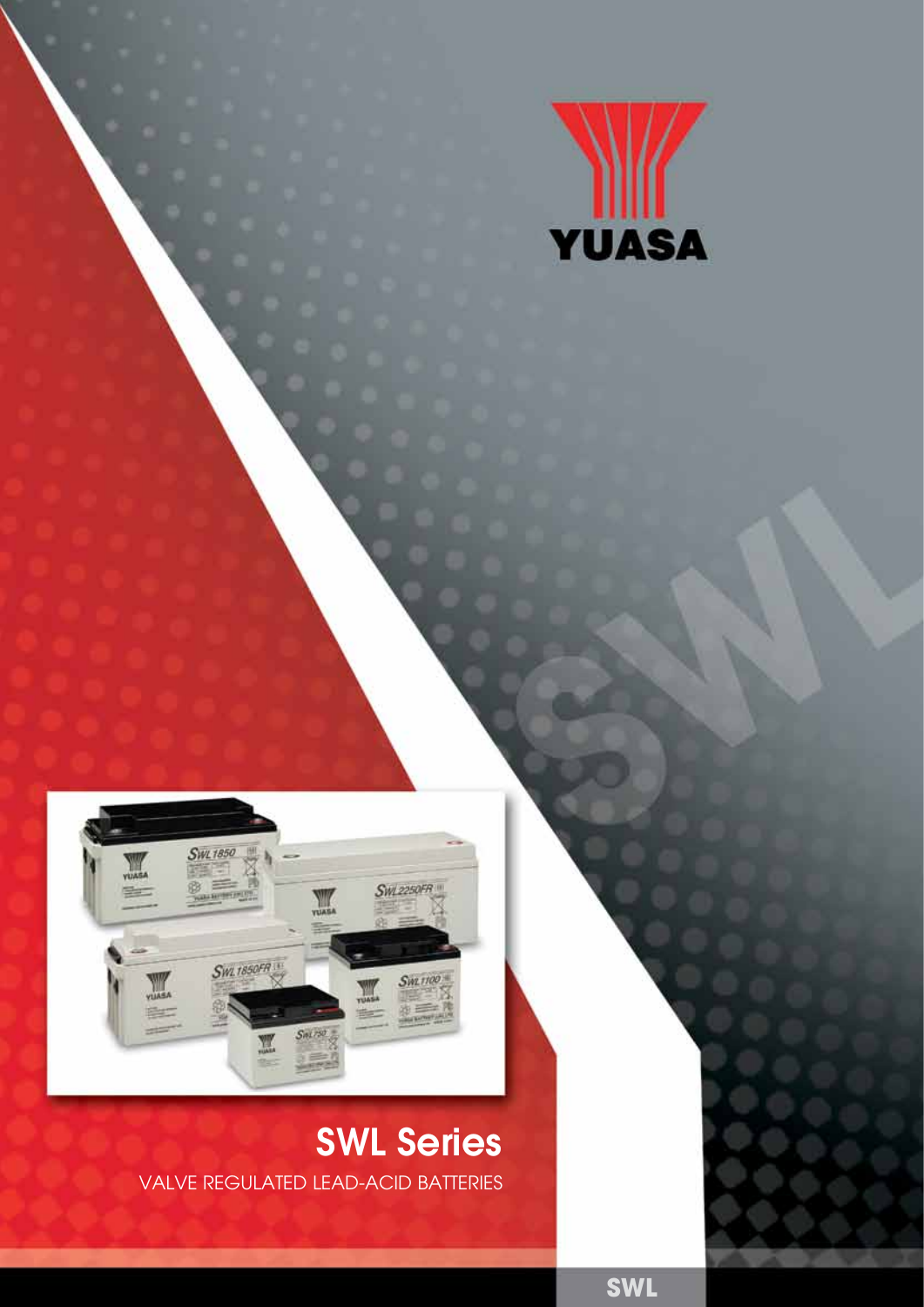# SWL VALVE REGULATED LEAD-ACID BATTERIES (VRLA)

The SWL range is an enhanced NPL design resulting in an improved energy to density ratio, giving up to 40% extra discharge capacity. All other attributes and operational characteristics are the same, thereby maintaining the benefit of a common mechanical and electrical design for users of both products.

# FEATURES

- Yuasa VRLA batteries can be used in any orientation excluding continuous use inverted
- Standard case material is flame retardant to (UL94) HBØ.
- FR option case material is flame retardant to UL94:VØ (oxygen index 30).
- SWL batteries are manufactured in factories that comply with ISO9001:2000.
- FR option SWL's comply with BS6290 Part 4 (1997).
- SWL batteries comply with IEC 60896-21+22.

# Layouts



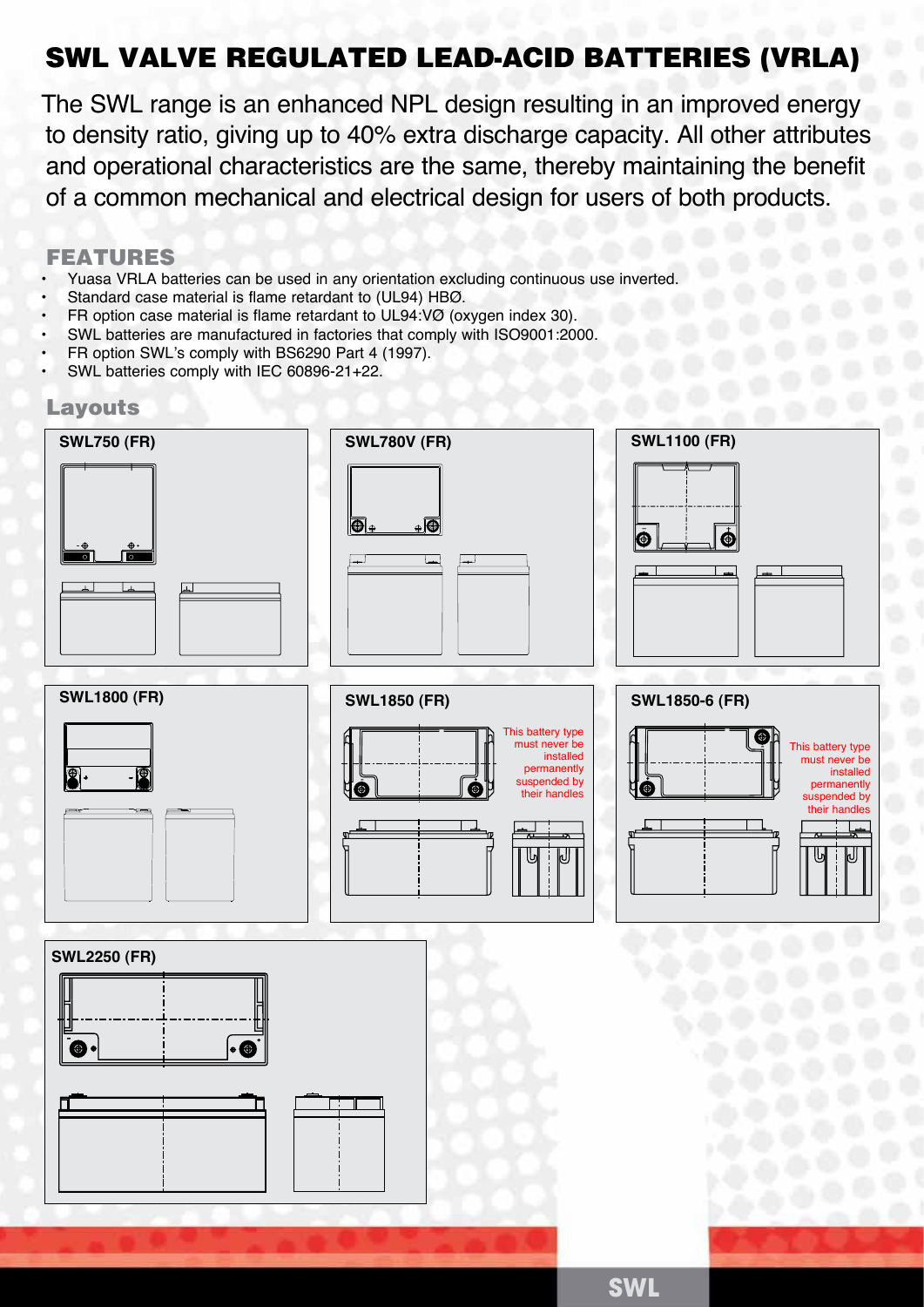#### Layouts continued **SWL2300E (FR) SWL2500E (FR) SWL2500-6 (FR)** This battery type This battery type  $\bullet$ must never be must never be installed installed  $\overline{\phantom{a}}$  $\ddot{\phantom{0}}$  $\ddot{\phantom{a}}$  $\sim$  $\ddot{\phantom{a}}$ permanently permanently suspended by  $\bullet$ .  $-<sub>6</sub>$ suspended by  $\bigcirc$ their handles their handles  $\overline{\phantom{a}}$ **SWL2500T (FR) SWL3300 (FR) SWL3800 (FR)**











Y

**www.yuasaeurope.com**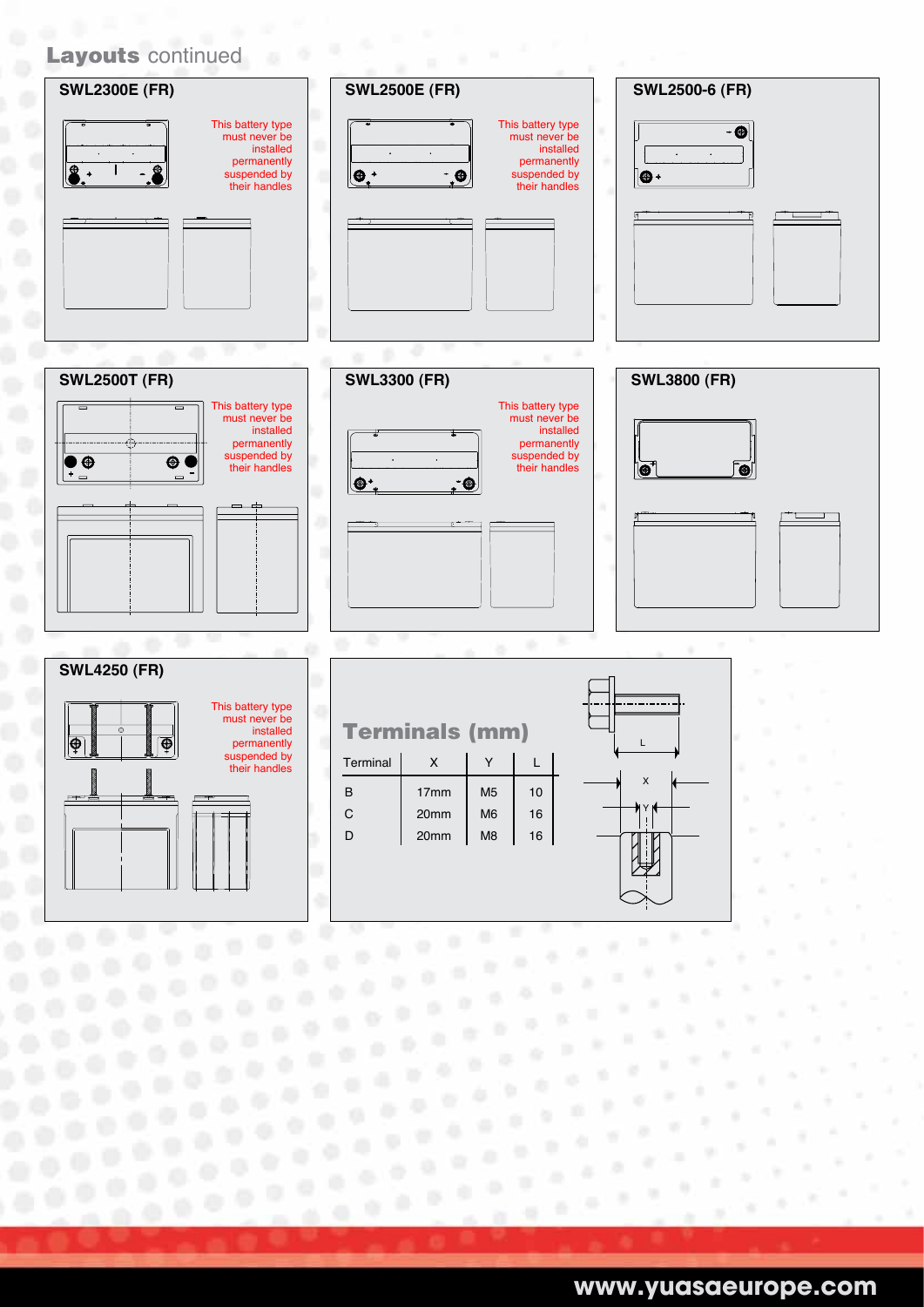# General Specifications

| <b>Specifications</b>                                  | <b>SWL750 (FR)</b>          | <b>SWL780V (FR)</b>         | <b>SWL1100 (FR)</b>         | <b>SWL1800 (FR)</b>           | <b>SWL1850 (FR)</b>         | SWL1850-6 (FR) SWL2250 (FR) |                             |
|--------------------------------------------------------|-----------------------------|-----------------------------|-----------------------------|-------------------------------|-----------------------------|-----------------------------|-----------------------------|
| Nominal Voltage                                        | 12V                         | 12V                         | 12V                         | 12V                           | 12V                         | 6V                          | 12V                         |
| 10-min rate Constant Power 9.6V at 20°C                | 750W                        | 780W                        | 1100W                       | 1800W                         | 1850W                       | 1152W                       | 2250W                       |
| 10-min rate Constant Power 1.6V/Cell at 20°C           | 125W                        | 130W                        | 183W                        | 300W                          | 308W                        | 384W                        | 375W                        |
| 10-hr rate Capacity to 10.8V at 20°C                   | 22.9Ah                      | 27.1Ah                      | 39.6Ah                      | 55Ah                          | 66Ah                        | 132Ah                       | 76Ah                        |
| <b>Dimensions / mm</b>                                 |                             |                             |                             |                               |                             |                             |                             |
| Length                                                 | 166 ( $\pm$ 0.5)            | 166 $(\pm 1)$               | 197 ( $\pm$ 0.5)            | $216 (\pm 0.7)$               | 350 ( $\pm$ 0.7)            | 350 ( $\pm$ 0.7)            | 380 ( $\pm$ 0.7)            |
| Width                                                  | 175 ( $\pm$ 0.5)            | 125 $(\pm 1)$               | 165 ( $\pm$ 0.5)            | 168 ( $\pm$ 0.5)              | 166 ( $\pm$ 0.5)            | 166 ( $\pm$ 0.5)            | 166 ( $\pm$ 0.5)            |
| Height                                                 | 125 ( $\pm$ 0.5)            | 175 $(\pm 2)$               | 170 ( $\pm$ 0.5)            | 223 ( $\pm$ 0.7)              | 174 ( $\pm$ 0.5)            | 174 $(\pm 0.5)$             | 174 ( $\pm$ 0.5)            |
| (height over terminals)                                | N/A                         | N/A                         | N/A                         | N/A                           | N/A                         | N/A                         | N/A                         |
| Mass (typical) Kg                                      | 9.0                         | 10.1                        | 14.0                        | 23.0                          | 23.0                        | 23.0                        | 27.5                        |
| <b>Terminal Type</b>                                   |                             |                             |                             |                               |                             |                             |                             |
| Female threaded terminal                               | M <sub>5</sub>              | M <sub>5</sub>              | M <sub>5</sub>              | M <sub>6</sub>                | M <sub>6</sub>              | M <sub>6</sub>              | M8                          |
| Torque                                                 | 2.5Nm                       | 2.5Nm                       | 2.5Nm                       | 4.8Nm                         | 4.8Nm                       | 4.8Nm                       | 6Nm                         |
| <b>Operating Temperature Range</b>                     |                             |                             |                             |                               |                             |                             |                             |
| Storage (in fully charged condition) °C                | $-20$ to $+60$              | $-20$ to $+60$              | $-20$ to $+60$              | $-20$ to $+50$                | $-20$ to $+50$              | $-20$ to $+50$              | $-20$ to $+50$              |
| Charge °C                                              | $-15$ to $+50$              | $-15$ to $+50$              | $-15$ to $+50$              | $-15$ to $+50$                | $-15$ to $+50$              | $-15$ to $+50$              | $-15$ to $+50$              |
| Discharge °C                                           | $-20$ to $+60$              | $-20$ to $+60$              | $-20$ to $+60$              | $-20$ to $+60$                | $-20$ to $+60$              | $-20$ to $+60$              | $-20$ to $+60$              |
| <b>Storage</b>                                         |                             |                             |                             |                               |                             |                             |                             |
| Capacity loss per month at 20°C (approx)               | 3%                          | 3%                          | 3%                          | 3%                            | 3%                          | 3%                          | 3%                          |
| <b>Case Material</b>                                   |                             |                             |                             |                               |                             |                             |                             |
| <b>Standard Option</b>                                 | ABS (UL94:HB)               | ABS (UL94:HB)               | ABS (UL94:HB)               | ABS (UL94:HB)   ABS (UL94:HB) |                             | ABS (UL94:HB) ABS (UL94:HB) |                             |
| Flame retardant option (FR)                            | ABS (UL94:VO)               | ABS (UL94:VO)               | ABS (UL94:VO)               | ABS (UL94:VO)   ABS (UL94:VO) |                             | ABS (UL94:VO) ABS (UL94:VO) |                             |
| <b>Charge Voltage</b>                                  |                             |                             |                             |                               |                             |                             |                             |
|                                                        | 13.65 ( $\pm$ 1%) V         | 13.65 ( $\pm$ 1%) V         | 13.65 ( $\pm$ 1%) V         | 13.65 ( $\pm$ 1%) V           | 13.65 ( $\pm$ 1%) V         | 6.825 ( $\pm$ 1%) V         | 13.65 ( $\pm$ 1%) V         |
| Float charge voltage at 20°C                           | $2.275 (\pm 1\%)$<br>V/cell | $2.275 (\pm 1\%)$<br>V/cell | $2.275 (\pm 1\%)$<br>V/cell | $2.275 (\pm 1\%)$<br>V/cell   | $2.275 (\pm 1\%)$<br>V/cell | $2.275 (\pm 1\%)$<br>V/cell | $2.275 (\pm 1\%)$<br>V/cell |
| Float Charge voltage temperature correction factor     | $-3$                        | -3                          | -3                          | $-3$                          | $-3$                        | -3                          | -3                          |
| (for variations from the standard $20^{\circ}$ C)      | mV/cell/°C                  | mV/cell/°C                  | mV/cell/°C                  | mV/cell/°C                    | mV/cell/°C                  | mV/cell/°C                  | mV/cell/°C                  |
|                                                        | 14.5 ( $\pm$ 3%) V          | 14.5 ( $\pm$ 3%) V          | 14.5 ( $\pm$ 3%) V          | 14.5 ( $\pm$ 3%) V            | 14.5 ( $\pm$ 3%) V          | 7.25 (± 3%) V               | 14.5 ( $\pm$ 3%) V          |
| Cyclic (or Boost) charge at 20°C                       | $2.42 (\pm 3\%)$<br>V/cell  | $2.42 (\pm 3\%)$<br>V/cell  | $2.42 (\pm 3\%)$<br>V/cell  | $2.42 (\pm 3\%)$<br>V/cell    | $2.42 (\pm 3\%)$<br>V/cell  | $2.42 (\pm 3\%)$<br>V/cell  | $2.42 (\pm 3\%)$<br>V/cell  |
| Cyclic Charge voltage temperature correction factor    | $-4$                        | -4                          | $-4$                        | $-4$                          | $-4$                        | $-4$                        | $-4$                        |
| (for variations from the standard 20°C)                | mV/cell°C                   | mV/cell°C                   | mV/cell°C                   | mV/cell <sup>o</sup> C        | mV/cell°C                   | mV/cell°C                   | mV/cell°C                   |
| <b>Charge Current</b>                                  |                             |                             |                             |                               |                             |                             |                             |
| Float charge current limit                             | No Limit                    | No Limit                    | No Limit                    | No Limit                      | No Limit                    | No Limit                    | No Limit                    |
| Cyclic (or Boost) charge current limit                 | 11.45A                      | 6.78A                       | 9.90A                       | 13.75A                        | 16.50A                      | 33.00A                      | 19.00A                      |
| <b>Maximum Discharge Current</b>                       |                             |                             |                             |                               |                             |                             |                             |
| 1 second                                               | 500A                        | 500A                        | 500A                        | 800A                          | 800A                        | 500A                        | 800A                        |
| 1 minute                                               | 150A                        | 150A                        | 200A                        | 500A                          | 500A                        | 260A                        | 500A                        |
| <b>Short-circuit Current &amp; Internal Resistance</b> |                             |                             |                             |                               |                             |                             |                             |
| (according to EN IEC 60896-21)                         |                             |                             |                             |                               |                             |                             |                             |
| Internal resistance                                    | $20.47m\Omega$              | $N/Am\Omega$                | 14.4m $\Omega$              | 10.09mΩ                       | $9.35 \text{m}\Omega$       | $2.96m\Omega$               | 10.49mΩ                     |
| Short-circuit current                                  | 714A                        | N/A A                       | 1005A                       | 1437A                         | 1529A                       | 2408A                       | 1442A                       |
| <b>Impedance</b>                                       |                             |                             |                             |                               |                             |                             |                             |
| Measured at 1 kHz                                      | $9.5m\Omega$                | $8.5m\Omega$                | $7.5m\Omega$                | $4m\Omega$                    | 5m $\Omega$                 | $2.5m\Omega$                | $3.6m\Omega$                |
| <b>Design Life</b>                                     |                             |                             |                             |                               |                             |                             |                             |
| <b>EUROBAT Classification: High Performance Years</b>  | 10 to 12                    | 10 to 12                    | 10 to 12                    | 10 to 12                      | 10 to 12                    | 10 to 12                    | 10 to 12                    |
|                                                        | up to 10                    | up to 10                    | up to $10$                  | up to 10                      | up to $10$                  | up to 10                    |                             |

**SWL**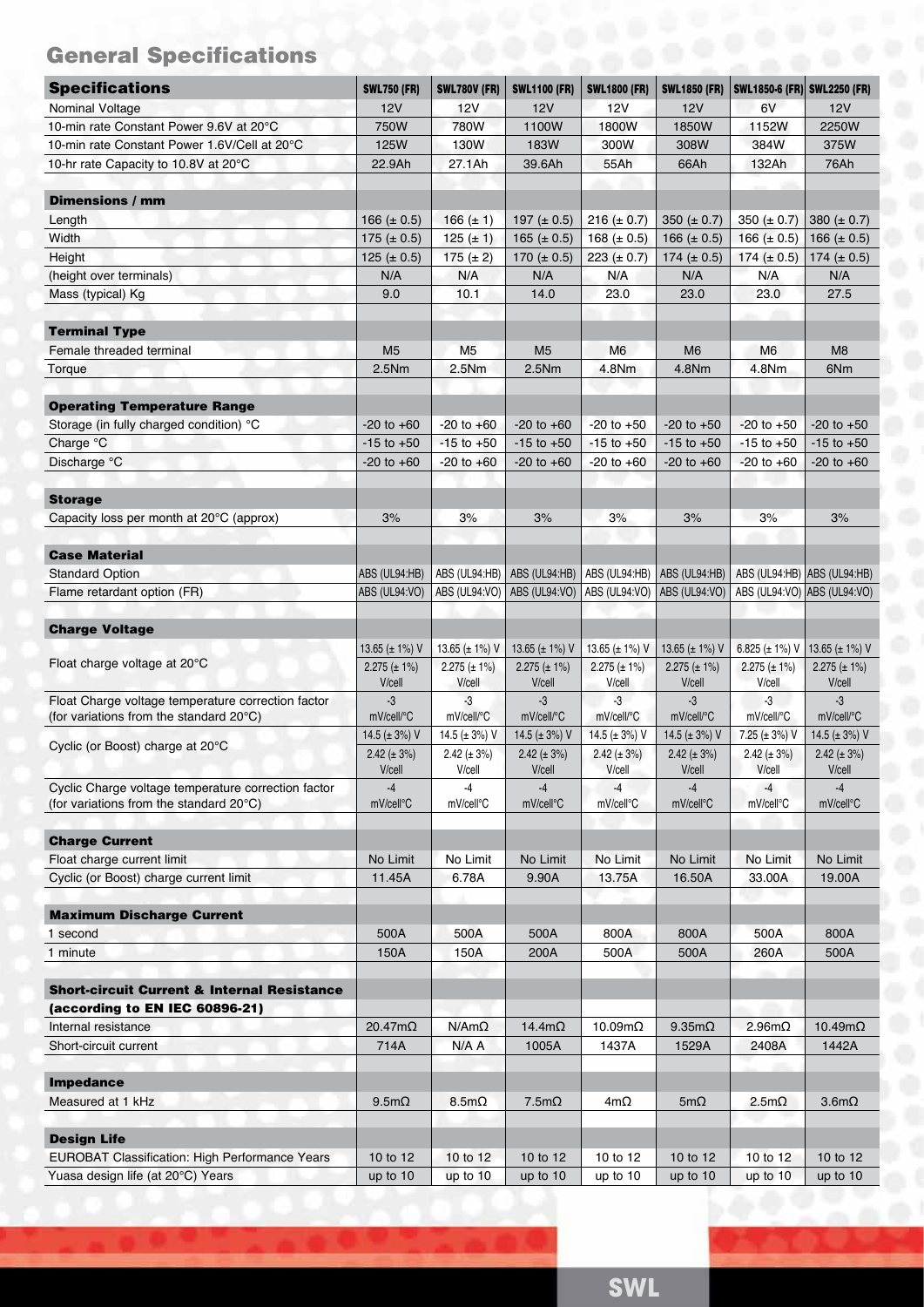# General Specifications continued

| <b>Specifications</b>                                  |                             | SWL2300E (FR) SWL2500-6 (FR) SWL2500E (FR) SWL2500T (FR) |                             |                             | <b>SWL3300 (FR)</b>         | <b>SWL3800 (FR)</b>         | <b>SWL4250 (FR)</b>         |
|--------------------------------------------------------|-----------------------------|----------------------------------------------------------|-----------------------------|-----------------------------|-----------------------------|-----------------------------|-----------------------------|
| Nominal Voltage                                        | 12V                         | 6V                                                       | <b>12V</b>                  | 12V                         | 12V                         | <b>12V</b>                  | 12V                         |
| 10-min rate Constant Power 9.6V at 20°C                | 2300W                       | 2600W                                                    | 2500W                       | 2500W                       | 3300W                       | 3800W                       | 4250W                       |
| 10-min rate Constant Power 1.6V/Cell at 20°C           | 383W                        | 867W                                                     | 417W                        | 416.67W                     | 550W                        | 633W                        | 708W                        |
| 10-hr rate Capacity to 10.8V at 20°C                   | 78Ah                        | 180Ah                                                    | 90Ah                        | 90Ah                        | 105Ah                       | 124Ah                       | 140Ah                       |
| <b>Dimensions / mm</b>                                 |                             |                                                          |                             |                             |                             |                             |                             |
| ٠<br>Length                                            | 261 ( $\pm$ 0.7)            | $297 (\pm 1)$                                            | 305 ( $\pm$ 0.7)            | 305 $(\pm 3)$               | 350 ( $\pm$ 0.7)            | 350 $(\pm 1)$               | 341 $(\pm 3)$               |
| Width                                                  | 168 ( $\pm$ 0.5)            | 168 $(\pm 1)$                                            | 168 $(\pm 0.5)$             | 173 $(\pm 3)$               | 168 $(\pm 0.5)$             | 173 $(\pm 1)$               | 173 ( $\pm$ 3)              |
| Height                                                 | $225 (\pm 0.7)$             | $231.5 (\pm 2)$                                          | $225 (\pm 0.7)$             | 220 ( $\pm$ 3)              | $225 (\pm 0.7)$             | $272 (+ 2)$                 | $281 (\pm 3)$               |
| (height over terminals)                                | N/A                         | N/A                                                      | N/A                         | 223 $(\pm 3)$               | N/A                         | N/A                         | N/A                         |
| Mass (typical) Kg                                      | 27.0                        | 32.5                                                     | 32.0                        | 31.0                        | 38.0                        | 48.0                        | 49.0                        |
| <b>Terminal Type</b>                                   |                             |                                                          |                             |                             |                             |                             |                             |
| u.<br>Female threaded terminal                         | M6mm                        | M8mm                                                     | M6mm                        | M6mm                        | M8mm                        | M8mm                        | M8mm                        |
| m.<br>Torque                                           | 4.8Nm                       | 6Nm                                                      | 4.8Nm                       | 4.8Nm                       | 6Nm                         | 6Nm                         | 6Nm                         |
| <b>Operating Temperature Range</b>                     |                             |                                                          |                             |                             |                             |                             |                             |
| Storage (in fully charged condition) °C                | $-20$ to $+50$              | $-20$ to $+50$                                           | $-20$ to $+50$              | $-15$ to $+40$              | $-20$ to $+50$              | $-20$ to $+50$              | $-20$ to $+50$              |
| Charge °C                                              | $-15$ to $+50$              | $-15$ to $+50$                                           | $-15$ to $+50$              | $-15$ to $+50$              | $-15$ to $+50$              | $-15$ to $+50$              | $-15$ to $+50$              |
| Discharge °C                                           | $-20$ to $+60$              | $-20$ to $+60$                                           | $-20$ to $+60$              | $-15$ to $+50$              | $-20$ to $+60$              | $-20$ to $+60$              | $-20$ to $+60$              |
| <b>Storage</b>                                         |                             |                                                          |                             |                             |                             |                             |                             |
| Capacity loss per month at $20^{\circ}$ C (approx)     | 3%                          | 3%                                                       | 3%                          | 3%                          | 3%                          | 3%                          | 3%                          |
| <b>Case Material</b>                                   |                             |                                                          |                             |                             |                             |                             |                             |
| <b>Standard Option</b>                                 | ABS (UL94:HB)               | ABS (UL94:HB)                                            | ABS (UL94:HB)               | ABS (UL94:HB)               | ABS (UL94:HB)               | ABS (UL94:HB) ABS (UL94:HB) |                             |
| Flame retardant option (FR)                            | ABS (UL94:VO)               | ABS (UL94:VO)                                            | ABS (UL94:VO)               | ABS (UL94:VO)               | ABS (UL94:VO)               | ABS (UL94:VO) ABS (UL94:VO) |                             |
|                                                        |                             |                                                          |                             |                             |                             |                             |                             |
| <b>Charge Voltage</b>                                  | 13.65 ( $\pm$ 1%) V         | 6.825 ( $\pm$ 1%) V                                      | 13.65 ( $\pm$ 1%) V         | 13.65 ( $\pm$ 1%) V         | 13.65 ( $\pm$ 1%) V         | 13.65 ( $\pm$ 1%) V         | 13.65 ( $\pm$ 1%) V         |
| Float charge voltage at 20°C                           |                             |                                                          |                             |                             |                             | $2.275 (\pm 1\%)$           |                             |
|                                                        | $2.275 (\pm 1\%)$<br>V/cell | $2.275 (\pm 1\%)$<br>V/cell                              | $2.275 (\pm 1\%)$<br>V/cell | $2.275 (\pm 1\%)$<br>V/cell | $2.275 (\pm 1\%)$<br>V/cell | V/cell                      | $2.275 (\pm 1\%)$<br>V/cell |
| Float Charge voltage temperature correction factor     | $-3$                        | -3                                                       | $-3$                        | $-3$                        | $-3$                        | -3                          | $-3$                        |
| (for variations from the standard 20°C)                | mV/cell/°C                  | mV/cell/°C                                               | mV/cell/°C                  | mV/cell/°C                  | mV/cell/°C                  | mV/cell/°C                  | mV/cell/°C                  |
|                                                        | 14.5 ( $\pm$ 3%) V          | 7.25 (± 3%) V                                            | 14.5 ( $\pm$ 3%) V          | 14.5 ( $\pm$ 3%) V          | 14.5 ( $\pm$ 3%) V          | 14.5 ( $\pm$ 3%) V          | 14.5 ( $\pm$ 3%) V          |
| Cyclic (or Boost) charge at 20°C                       | $2.42 (\pm 3\%)$<br>V/cell  | $2.42 (\pm 3\%)$<br>V/cell                               | $2.42 (\pm 3\%)$<br>V/cell  | $2.42 (\pm 3\%)$<br>V/cell  | $2.42 (\pm 3\%)$<br>V/cell  | $2.42 (\pm 3\%)$<br>V/cell  | $2.42 (\pm 3\%)$<br>V/cell  |
| Cyclic Charge voltage temperature correction factor    | $-4$                        | $-4$                                                     | $-4$                        | $\overline{4}$              | $-4$                        | $-4$                        |                             |
| (for variations from the standard 20°C)                | mV/cell°C                   | mV/cell°C                                                | mV/cell°C                   | mV/cell°C                   | mV/cell <sup>o</sup> C      | mV/cell <sup>o</sup> C      | mV/cell <sup>o</sup> C      |
| <b>Charge Current</b>                                  |                             |                                                          |                             |                             |                             |                             |                             |
| Float charge current limit                             | No Limit A                  | No Limit A                                               | No Limit A                  | No Limit A                  | No Limit A                  | No Limit A                  | No Limit A                  |
| Cyclic (or Boost) charge current limit                 | 19.50A                      | 45A                                                      | 22.50A                      | 22.5A                       | 26.25A                      | 31.00A                      | 35.00A                      |
| <b>Maximum Discharge Current</b>                       |                             |                                                          |                             |                             |                             |                             |                             |
| 1 second                                               | 800A                        | 1500A                                                    | 1000A                       | 598A                        | 1100A                       | 1200A                       | 840A                        |
|                                                        | 400A                        | 800A                                                     | 500A                        | 276A                        | 550A                        | 600A                        | 420A                        |
| 1 minute                                               |                             |                                                          |                             |                             |                             |                             |                             |
| <b>Short-circuit Current &amp; Internal Resistance</b> |                             | ш                                                        |                             |                             |                             |                             |                             |
| (according to EN IEC 60896-21)                         |                             |                                                          |                             |                             |                             |                             |                             |
| Internal resistance                                    | $7.71 \text{m}\Omega$       | $N/Am\Omega$                                             | $6.5m\Omega$                | $5.64m\Omega$               | $5.64m\Omega$               | $4.8m\Omega$                | $N/A$ m $\Omega$            |
| Short-circuit current                                  | 1857A                       | N/A A                                                    | 2258A                       | 2547A                       | 2547A                       | 3000A                       | N/A A                       |
| <b>Impedance</b>                                       |                             |                                                          |                             |                             |                             |                             |                             |
| Measured at 1 kHz                                      | $5.5m\Omega$                | $3m\Omega$                                               | 5m $\Omega$                 | 6m $\Omega$                 | $4m\Omega$                  | $4m\Omega$                  | $2.7m\Omega$                |
| <b>Design Life</b>                                     |                             |                                                          |                             |                             |                             |                             |                             |
| <b>EUROBAT Classification: High Performance Years</b>  | 10 to 12                    | 10 to 12                                                 | 10 to 12                    | 10 to 12                    | 10 to 12                    | 10 to 12                    | 10 to 12                    |
|                                                        |                             |                                                          |                             |                             |                             |                             |                             |